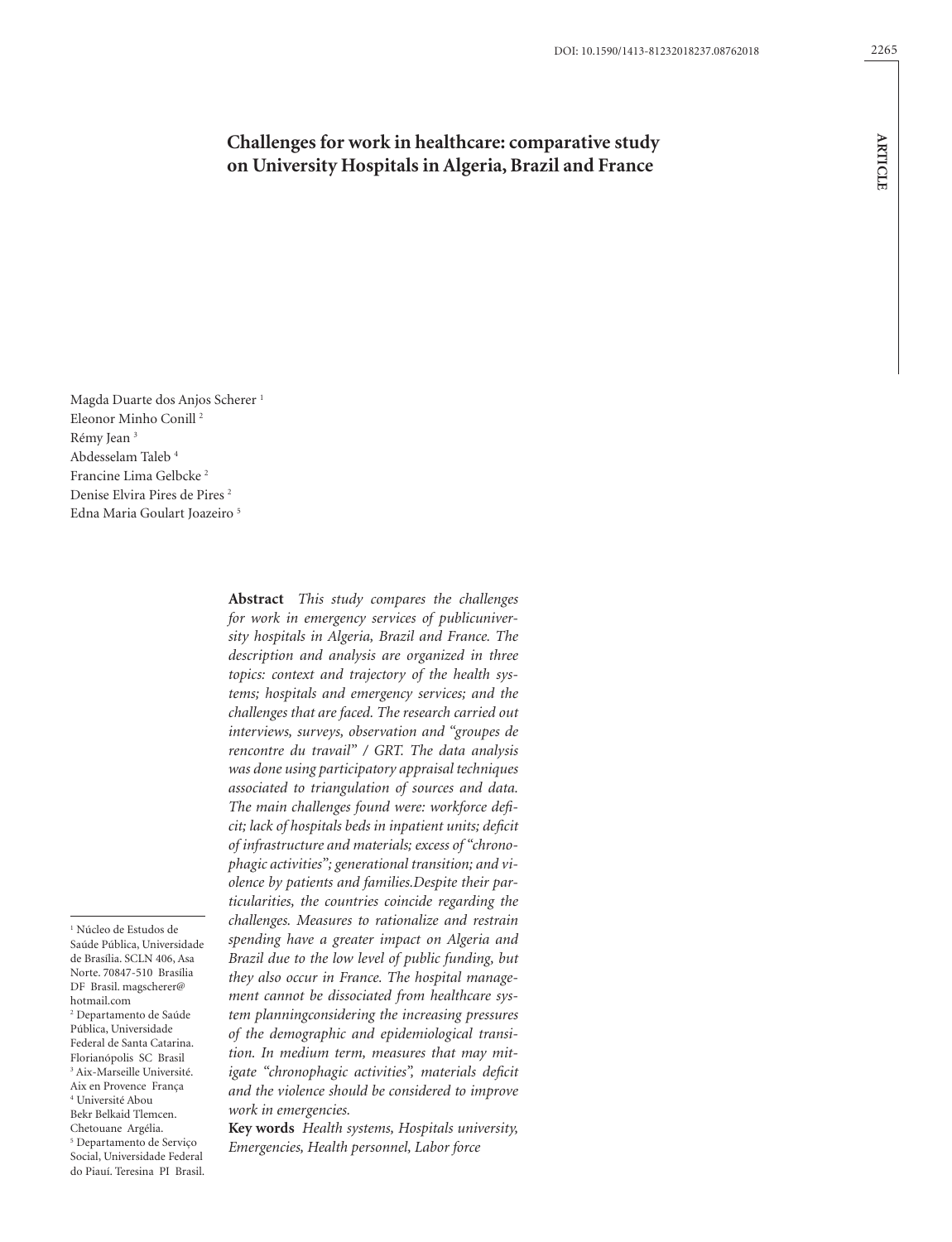# **Introduction**

In the discussion regarding the construction of healthcare systems it becomes relevant to understand and propose ways to organize work, management and training processes. The scarcity of studies about public teaching hospitals<sup>1</sup>, associated with the epistemological value of understanding the work of health care professions in this space are the origin of this study.

Teaching hospitals are strategic establishments that carry out at the same time, assistance, management, teaching and research<sup>2</sup>. This singularity presents challenges related to the organization, management of the labor process, protection and production of workers' health, as well as training of professionals. Reflecting on this problem in different contexts contributes to the identification of common problems and to the exchange of knowledge about how to face them.

The debate about health right and the universal health access shows tensions between the power structures, the financial sector and the expanded demand for services, besides those related to the way of working. The study aimed to compare labor challenges faced by professionals working in emergency services in teaching hospitals in Algeria, Brazil and France, using resources from the *demarche ergologique* developed by Yves Schwartz<sup>3</sup>.

According to this approach, to work is handling the distance between the hetero determined norms from the macro (social, political, economic) spaces and the meso and micro spaces of the work (management models, protocols) and demands of intervention arising from each situation. The environment may favor or hinder these handlings<sup>3</sup>. For this reason, the work in university hospitals is understood as establishing a relationship between the systems context with its successive transformations, and the hospital, with its repercussions on the practitioners' work.

### **Method**

This is a multicenter comparative study, carried out from 2014 to 2016 at the Hospitals of the University of Brasilia (HuB) and the Federal University of Santa Catarina (HuUFSC) in Brazil, at the University Hospital of Tlemcen in Algeria, and at Hospital Timone of the Public Hospital Administration of Marseille (*Assistance Publique des Hôpitaux de Marseille*) in France. The choice of these countries and hospitals in a convenience

sample is due to an existing research partnership and access to institutions for previous studies in the field of ergology. It also meets the criteria suggested by Yin<sup>4</sup> for case selection, both of which may have similar or contrasting contexts. This is the situation of the countries studied, which present economic and social development and distinct cultural characteristics. Similar findings in these cases would be more valid. In hospitals, adult emergency services were intentionally defined as being common and high priority in any system.

The description of the systems used literature review and secondary data, with a report drawn up by the country from a template adapted from the *European Observatory on Health Systems and Policies*<sup>5</sup> . The characterization of hospitals and emergencies has prioritized healthcare structure, financing, governance and the workforce. Data collection was done through documental analysis and interviews with key informants, and we used observation, interviews and questionnaires to inquire about the work process.

Twelve key informants in management posts were interviewed (2 at UFSC, 3 at HuB, 3 in Algeria and 4 in France). Interviews were conducted in the emergency services, (95 professionals in Brazil and France), questionnaires (89 in Algeria), observation (minimum of 35 hours in all institutions) and *Groupes de Rencontres du Travail (GRT*)6 in France and Algeria. In the HuUFSC these groups did not take place due to the shortage of staff and in the HuB due to absenteeism. Questionnaires were prioritized for data collection in the studies carried out in Algeria. For this reason, open questions were inserted in this instrument, so that they coincide with those of interviews conducted in other countries. The researchers followed a roadmap with common categories at all stages of information gathering.

The final composition of the sample was of 184 workers, encompassing at least 20% of each professional category, according to the composition of the workforce in each service. The inclusion of the participants was done according to availability during the work, generating differences in the composition of the sample and implying a bias and a limit to the research that should be considered. In Brazil, nursing technicians and nurses predominated; in Algeria doctors, nurses and various technicians; in France the *cadre infirmier* (nurse with a managerial role and specific training), nurses and nursing assistants. In France and Algeria there is no nursing technician and the care is performed by the nurs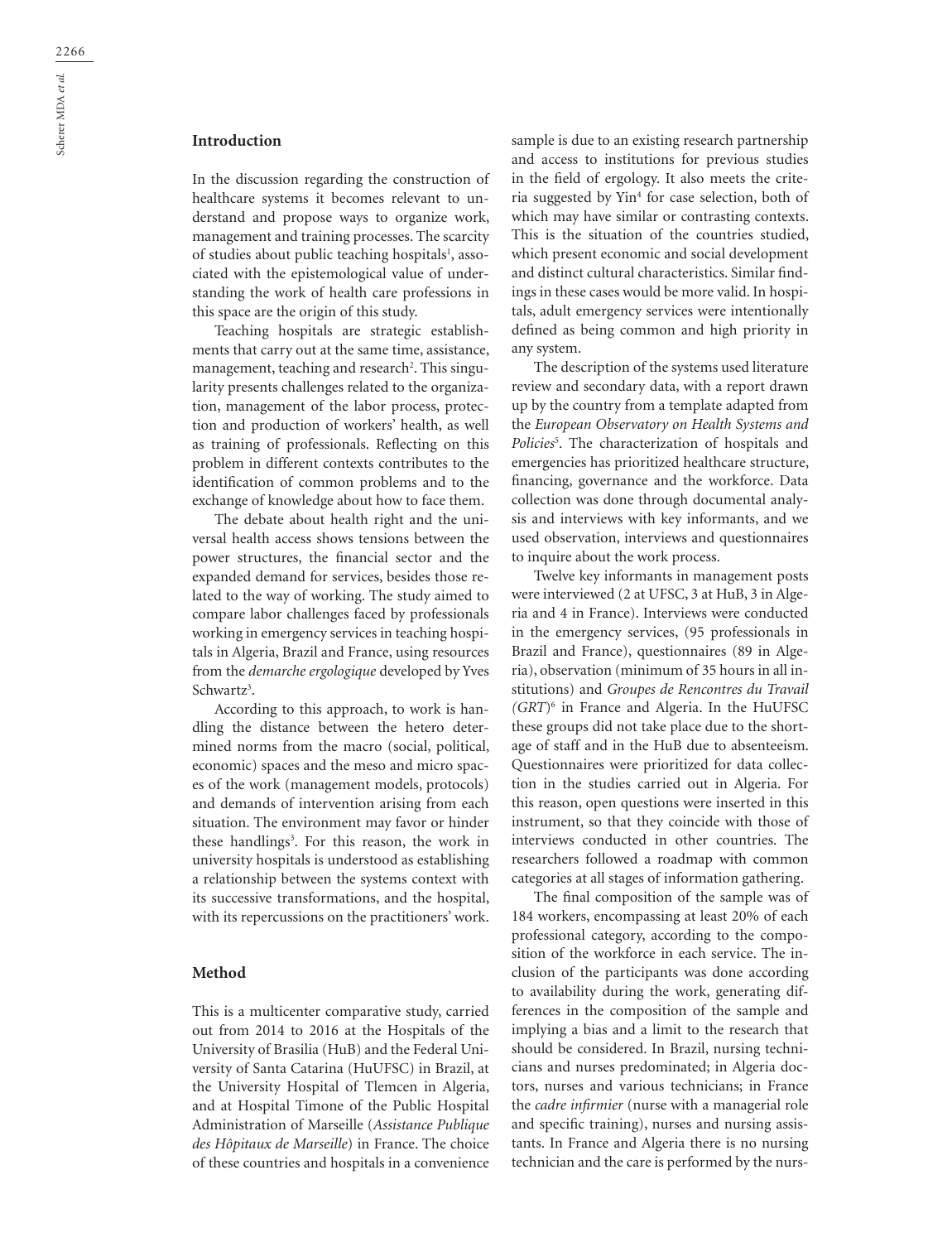es (the assistants do not perform direct care activities to the patients).

The comparative analysis of the systems was structured according to the main political environment that influenced the reforms of the services, in order to identify elements of the macro-social context that could contribute to an understanding the work of the professionals. Preliminary data from hospitals, services and work in emergencies were presented in a Workshop (2016), being systematized in three dimensions: organizational, material and relational. In a new Workshop (2017), these findings were confirmed from an analytical process using participatory appraisal techniques. This resource come from the methodology developed by Chambers<sup>7</sup> and was initially used for intervention projects in developing countries. Its main characteristic is to privilege the joint production of knowledge with the use of qualitative approaches, group dynamics and visual resources. After the presentation of the main results by the researchers of each team, each one was asked to write a list of similarities and differences in the work in the emergencies of the studied hospitals, justifying it. The final list agreed between the participants, which summarizes the main challenges common to the three countries, has been further refined through triangulation of sources and data.

The project was approved by the Research Ethics Committee of the Faculty of Health Sciences of the University of Brasília – CEP/FS/UnB.

## **Results**

### **The context of Health Systems**

By 2015, Algeria had a population of 39 million, a Gross Domestic Product (GDP) of \$ 12,750 per capita (2012) and a Human Development Index (HDI) considered high  $(0.745)^{8,9}$ . In 2014, the share of health in government spending was of the order of 9.9%, with a per capita US\$ 932 (73% public)<sup>8</sup>. The healthcare access is segmented and consists of three sub-sectors: beneficiaries of the *Caisse Nationale de Securité Sociale*, public sector and private sector.

According to the same sources and years of reference, Brazil had a population of 207 million, a GDP per capita of \$ 14,350 and an HDI of \$ 0.754, also considered high. In 2014, the share of health in government spending was 6.7%, with a per capita of US \$ 1,318, of which 46% came from public sources. The right to health has been constitutionally guaranteed since 1988, through the organization of a universal system called the Unified Health System (SUS).

France had a population of 64 million in 2015, a GDP per capita of \$36.6906 and an HDI considered very high (0.897)<sup>9</sup>. In 2014, health spending on government spending equaled 16%, with a per capita of \$ 4,508 (78% from public sources). The majority of the population contributes to the *Caisse Nationaled´Assurance Maladie (Securité Sociale*) and a law enacted in 2000 extended the benefits of this insurance to the small portion of the population still dependent on public assistance. Chart 1 summarizes the main demographic, socioeconomic, resource and epidemiological indicators of the three countries.

Beginning in the post-war context, from 1950 to 1970, there is an expansion of rights, coverage as well as the industrial medical complex. In France, the *Securité Social* is launched with the creation in 1958 of the *Centres Hospitaliers Universitaires (CHUs)*10. Algeria after the end of the war for independence began the reconstruction of the country at that time with a predominance of vertical public health programs<sup>11-14</sup>. In Brazil, there was an expansion of curative care through social security, with vertical programs for infectious and endemic diseases in the field of public health<sup>15</sup>.

Since 1970, the expenditures of a hospital-centered model begin to appear with the emergence of reforms to rationalize care (community oriented care, hierarchization), including primary health care (PHC). Algeria goes through a period of development driven by the nationalization of oil, opting for free of charge healthcare and establishing a planned and hierarchical supply of services $11-14$ . In Brazil, such proposals were restricted to some municipalities and experimental projects, which will disseminate principles guiding the organization of a public system of integrated and decentralized services, which will start to occur in 1988<sup>15</sup>.

But the decades of 1980-1990, the context of SUS implementation in Brazil took place in the midst of an international and national set of macroeconomic adjustments. It stimulates a subsidiary action of the State with expansion of the private market and cuts of social policies<sup>10</sup>. The financing shortages led to a gradual scrapping of specialist supply and the public network, including university hospitals. In Algeria, the CHUs were created in 1986, in a context of significant expansion of supply. But the recession (oil crisis) also affected the country with cuts in social poli-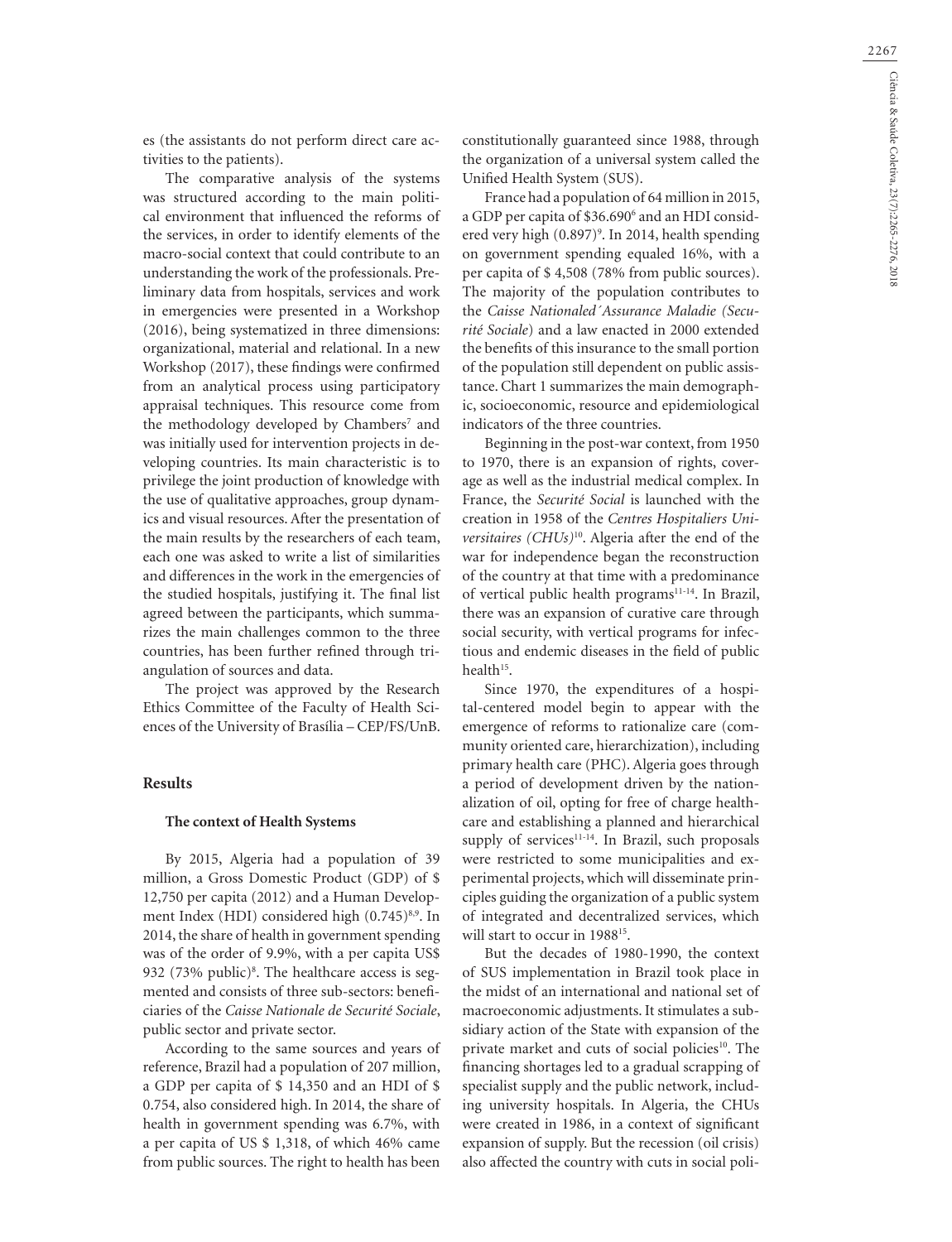| <b>Indicators</b>               | Algeria                   | <b>Brazil</b>       | France                   |
|---------------------------------|---------------------------|---------------------|--------------------------|
| Demographic (2015)              |                           |                     |                          |
| Population /millions-2015       | 39                        | 207                 | 64                       |
| (% pop. urban)                  | (75%)                     | (85%)               | (87%)                    |
| $\leq$ 15 years(%)              | 28.5                      | 23                  | 18.5                     |
| $\geq 65$ years                 | 9                         | 11.7                | 25                       |
| Socioeconomic                   |                           |                     |                          |
| GDP/hab.(US\$)-2012             | 12.750                    | 14.350              | 36.690                   |
| Gini                            | 0.537(2006)               | 0.547(2009)         | 0.303(2012)              |
| HDI (2015)                      | $0.745 - HIGH$            | $0.754 - HIGH$      | 0.897-VERY HIGH          |
| Financing                       |                           |                     |                          |
| % GDP health-2014               | 7.2                       | 8.3                 | 11.5                     |
| % public                        | 73                        | 46                  | 78                       |
| Expenditure/capita (US-PPC)     | 932                       | 1.318               | 4.508                    |
| % Health expenditure gov.       | 9.9 (30% social security) | 6.7                 | 16 (95% social security) |
| <b>Resources</b>                |                           |                     |                          |
| Physicians/1000 hab.            | 1.2(2007)                 | 1.8(2013)           | 3.2(2015)                |
| Nurses*/1000 hab.               | 1.9                       | 7.4                 | 10.6                     |
| Beds/10.000                     | 17                        | 24 (2010)           | 69 (2009)                |
| Epidemiological(2015)           |                           |                     |                          |
| Life expectancy (years)         | 75                        | 75                  | 83                       |
| Child mortality                 | 22                        | 14                  | 3                        |
| (deaths/1000 births)            |                           |                     |                          |
| Mortality <5years               | 24                        | 16                  | $\overline{4}$           |
| $(deaths \le 5/pop.\le 5years)$ |                           |                     |                          |
| Maternal mortality              | 140                       | 44                  | 8                        |
| (maternal/100.000 births)       |                           |                     |                          |
| Main causes of mortality        | Circulatory,              | Circulatory,        | Neoplasms,               |
|                                 | perinatal,                | neoplasms, external | Circulatory, external    |
|                                 | neoplasms.                |                     |                          |

**Chart 1**. Synthesis of demographic, socioeconomic, resource and epidemiological indicators.

Sorce: OMS, Global Health Observatory, http://apps.who.int/gho/data/?theme=main, access, 3/12;2017 UNDP, 2016, ,*dossiers* of the countries, years vary as indicated years.

\*Includes nursing staff.

cies, private sector growth, and direct household  $expenditures<sup>12</sup>$ .

Measures of rationalization were gradually introduced in France: *médecin traitant* for coordination of care, changes in the financing of hospitals with the introduction of the *tarification à l´activité (T2A),* Law *Hôpital, patients, santé, territorie-HSPT*, besides the creation of Regional Health Agencies for the integration of services<sup>8</sup>. Changes in hospital governance have led to important subordination of the professionals to the new management rules, establishing the *poles d´activité*. These *p*ô*les* are defined as *unites médico-économiques* and work with contractual objectives that seek to associate quality and efficiency<sup>16</sup>.

Although in France the role of general practitioner is historically and socially recognized, PHC policies have never been predominant, and the presence of hospitals, especially *CHUs*, remain strong. The same pattern is observed in Algeria. But, contrary to what happened in this country and in Brazil, the rationalization measures of the French system did not significantly cut public spending, nor did it lead to an increase in private insurance, although there was a decrease in beds for acute patients<sup>10</sup>.

In Brazil, outpatient care has been expanded and guided by the principles of PHC and the Family Health Strategy-ESF that is present in most municipalities<sup>17</sup>, acting as care coordinator. Despite the increase in public beds, there was an increase in hospitals with low technological density<sup>18</sup> contributing to delayed specialized care and excessive, often inadequate, demand for emergency services.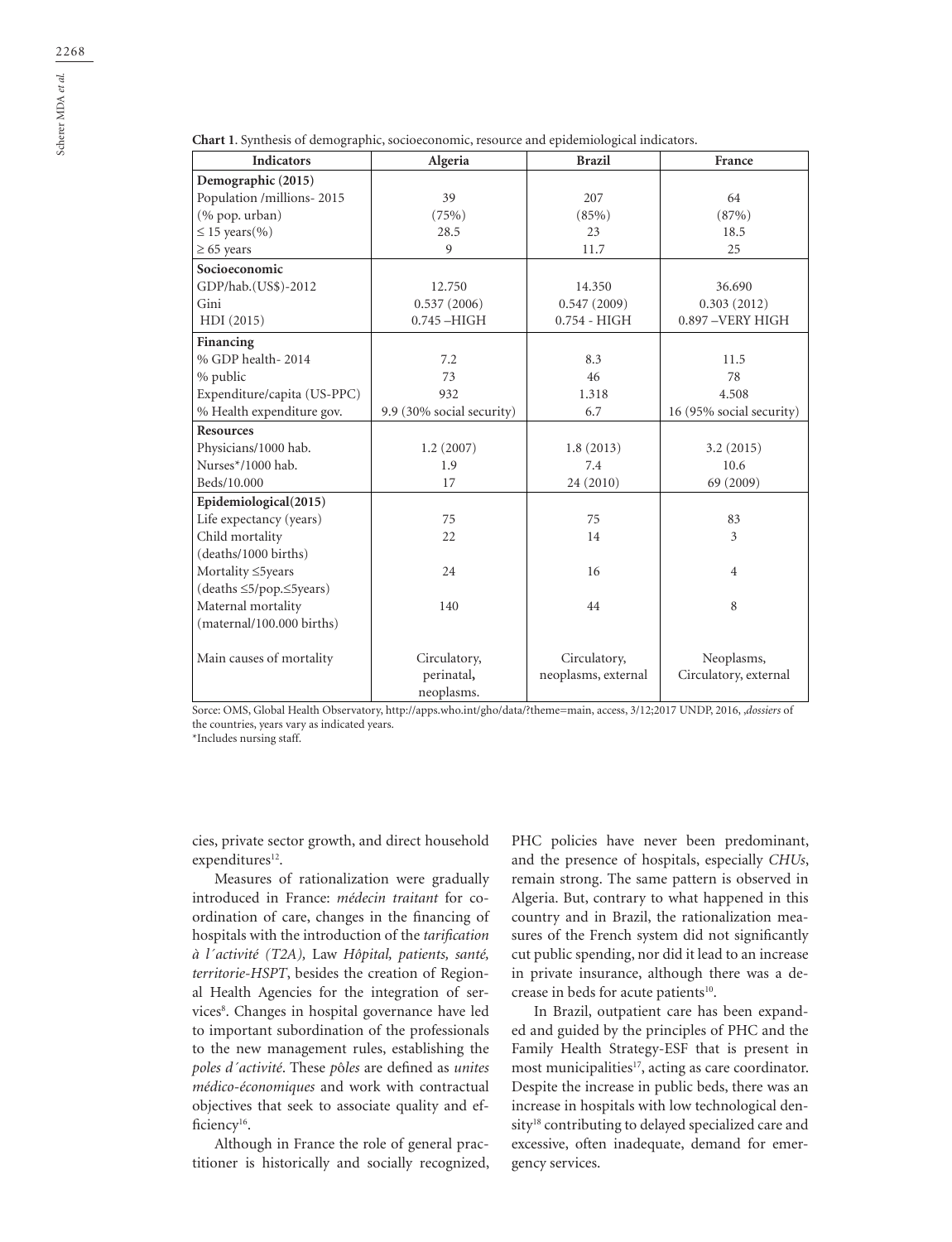From 2008 on, the functioning of Algeria's health system has been modified (Decree 07- 140 of May 19, 2007) with the suppression of sanitary sectors and the Établissements publics hospitaliers (EPH) e Établissements publics de santé de proximité *(E.P.S.P),* which has separate management. This has aggravated the difficulties of coordinating the services burdening the specialized care including CHUs, in the country<sup>11-14</sup>. Figure 1 compares the trajectory of the three countries highlighting the main policies and legal framework at each period.

## **The characteristics of University Hospitals and Emergency Services**

The hospitals have public financing and serve the population as a whole, being a reference for specialized care. Regarding structural characteristics, large hospitals are prevalent in France and Algeria while medium-sized hospitals are more frequent in Brazil. In 2015, HuB had 229 beds, HuUFSC with 319, Tlemcen with 646 and Timone with 1070, with occupancy rates of 47.28%, 78.85%, superior to 100%, and 85% respectively.

They are administratively linked to the Ministries of Health (France and Algeria) and Education (Brazil), but in all countries there is a link between health and education, expressed through funding or certification. There are collective management boards composed mainly by the medical staff in France and Algeria, while in Brazil there is participation of other professional categories. France and Brazil include users' participation in both in decision-making and control instances.

The hiring practices in the three countries use public calls for aspirants. There are differences in working hours especially for doctors: France and Algeria about 40 hours / week; Brazil from 20 to 40 hours. In the other categories, in Algeria it is 40 hours, in France around 35 hours while in Brazil it varies between 30 and 40 hours a week.

In Brazil, in 2011 a public company linked to the Ministry of Education was set up in order to administer the University Hospitals, the Brazilian



**Figure 1.** Comparative trajectory of health systems Algeria, Brazil, France: main policies and norms according to period and country.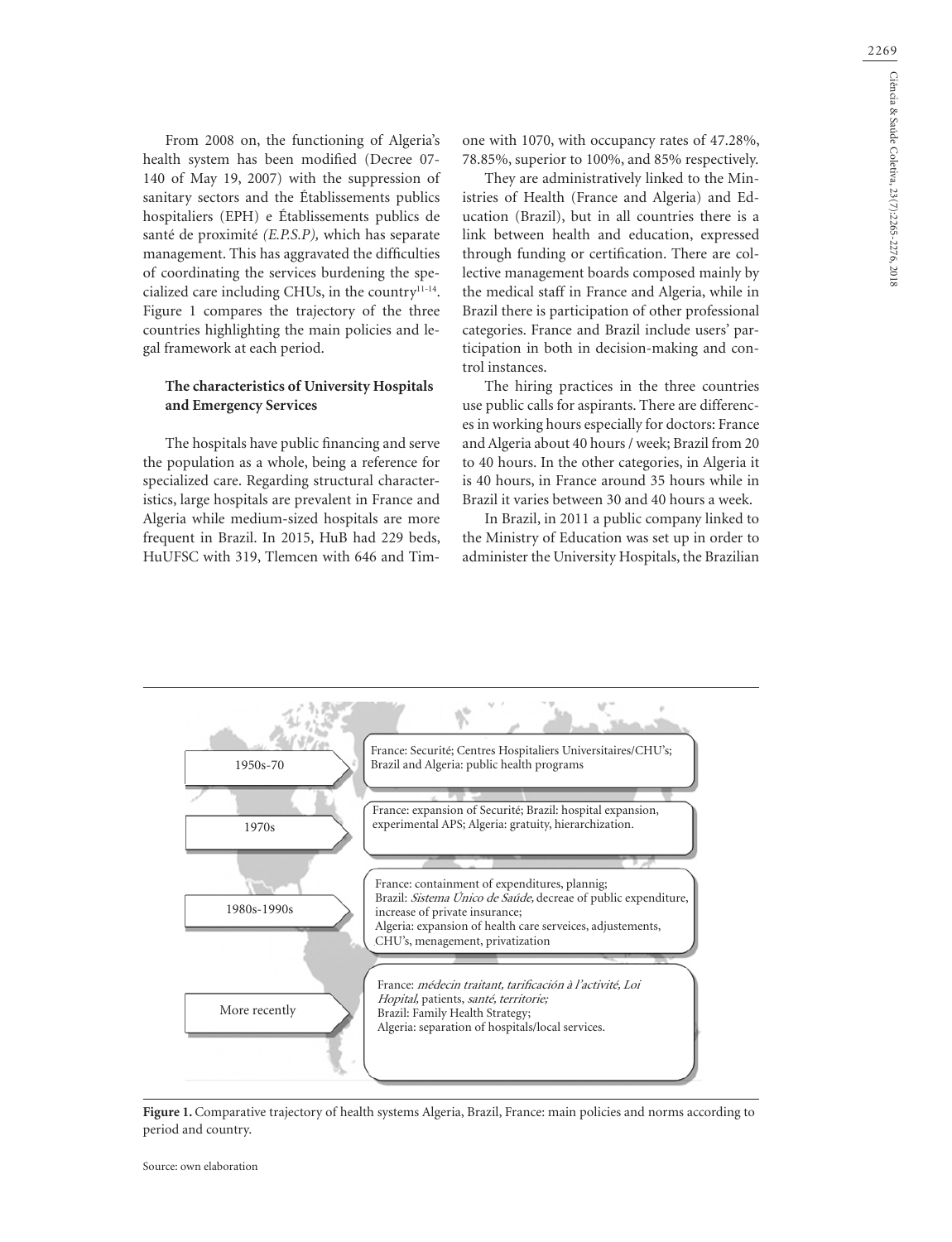Company of Hospital Services (EBSERH). HuB entered into an agreement with EBSERH in 2013 and HuUFSC opted in at the end of 2015. The operationalization of this contract took place in 2014 and 2017 respectively, therefore after the collection of data at UFSC.

All have emergency services for adult care (clinical and surgical), pediatric and obstetric. The French hospital adds a psychiatric emergency. They face patients demand ranging from 230 / day patients in France and HuUFSC, being higher in Algeria (350 / day) and lower in HuB (around

90 / day). It should be noted that France, Algeria and HuUFSC have an "open door" scheme meaning that they accept spontaneous demand. In the case of HuB the emergency service is only by reference.

Brazil and Algeria have an emergency services length of stay that varies from two to five days, while France has an average time of four to five hours. Regarding the number of beds, France has 38 beds, Algeria 27, HuUFSC 13 beds and 07 stretchers and HuB 12 beds. Chart 2 summarizes indicators for hospitals and emergency services.

**Chart 2**. Comparative table of hospitals and emergency services.

|                               | <b>ALGERIA</b>                                                                                                                                                                                                 | <b>BRAZIL</b>                                                                                                                                                                                                                                                                                                           |                                                                                                                                                                                                                                                                                                        | <b>FRANCE</b>                                                                                                                                                                                                                                                                                                                                                                                                           |  |
|-------------------------------|----------------------------------------------------------------------------------------------------------------------------------------------------------------------------------------------------------------|-------------------------------------------------------------------------------------------------------------------------------------------------------------------------------------------------------------------------------------------------------------------------------------------------------------------------|--------------------------------------------------------------------------------------------------------------------------------------------------------------------------------------------------------------------------------------------------------------------------------------------------------|-------------------------------------------------------------------------------------------------------------------------------------------------------------------------------------------------------------------------------------------------------------------------------------------------------------------------------------------------------------------------------------------------------------------------|--|
| <b>CATEGORIES</b>             | <b>CHU TLEMCEN</b>                                                                                                                                                                                             | HuB                                                                                                                                                                                                                                                                                                                     | <b>HuUSFC</b>                                                                                                                                                                                                                                                                                          | <b>CHU TIMONE</b>                                                                                                                                                                                                                                                                                                                                                                                                       |  |
| <b>Founded</b> in             | 1954                                                                                                                                                                                                           | 1972                                                                                                                                                                                                                                                                                                                    | 1980                                                                                                                                                                                                                                                                                                   | 1950                                                                                                                                                                                                                                                                                                                                                                                                                    |  |
| Level of                      | Average and High                                                                                                                                                                                               | Average and High                                                                                                                                                                                                                                                                                                        | Average and High                                                                                                                                                                                                                                                                                       | Average and High Complexity                                                                                                                                                                                                                                                                                                                                                                                             |  |
| Complexity                    | Complexity                                                                                                                                                                                                     | Complexity                                                                                                                                                                                                                                                                                                              | Complexity                                                                                                                                                                                                                                                                                             |                                                                                                                                                                                                                                                                                                                                                                                                                         |  |
| N.º of Beds                   | 646                                                                                                                                                                                                            | 229                                                                                                                                                                                                                                                                                                                     | 319                                                                                                                                                                                                                                                                                                    | 1070                                                                                                                                                                                                                                                                                                                                                                                                                    |  |
| Occupancy rate                | Superior to 100%                                                                                                                                                                                               | 47,28%                                                                                                                                                                                                                                                                                                                  | 75,85%                                                                                                                                                                                                                                                                                                 | 85%                                                                                                                                                                                                                                                                                                                                                                                                                     |  |
| Governance                    | General direction,<br>pedagogical and<br>medical direction,<br>scientific council.<br>formed by the heads<br>of the services,<br>always doctors and<br>representatives of<br>other professional<br>categories. | In 2013 join EBSERH.<br>General Direction<br>(doctor), Executive<br>Collegiate (indicated by<br>the University), Collegiate<br>Manager Expanded and,<br>local collegiate. There<br>is representation of the<br>Faculties of medicine and<br>health, the students, the<br>ombudsman, the heads<br>and the professionals. | General directorate with<br>the board of directors,<br>with representation of<br>the director general of<br>the HU, representatives<br>of the directorates,<br>coordination of the<br>courses of health and<br>the users. Defines the<br>general policies of the<br>HU. In 2016 adhesion to<br>EBSERH. | Board of Directors of Assistance<br>Publique des Hôpitaux de<br>Marseille AP-HM, involving the<br>general director (administrator),<br>3 physicians, director of the<br>faculty of medicine, in charge<br>of research, coordinator of<br>assistance, assistant director,<br>general secretary. Has advice of<br>control, monitoring, strategic<br>orientation (elected politicians<br>of the region, workers and users. |  |
| Financing                     | Public, overall<br>budget                                                                                                                                                                                      | Public, resources of the<br>Ministry of Health and<br>Education                                                                                                                                                                                                                                                         | Public, resources of the<br>Ministry of Health and<br>Education                                                                                                                                                                                                                                        | Public with resources from<br>social security (Fee-for-Activity)<br>and the Ministry of Health                                                                                                                                                                                                                                                                                                                          |  |
| Workforce                     | calls                                                                                                                                                                                                          | Admission by public   Admission by public calls                                                                                                                                                                                                                                                                         | Admission by public<br>calls                                                                                                                                                                                                                                                                           | Admission by public calls                                                                                                                                                                                                                                                                                                                                                                                               |  |
| <b>EMERGENCY SERVICES</b>     |                                                                                                                                                                                                                |                                                                                                                                                                                                                                                                                                                         |                                                                                                                                                                                                                                                                                                        |                                                                                                                                                                                                                                                                                                                                                                                                                         |  |
| <b>NºAttendances</b><br>/ day | 350                                                                                                                                                                                                            | 93                                                                                                                                                                                                                                                                                                                      | 230                                                                                                                                                                                                                                                                                                    | 220                                                                                                                                                                                                                                                                                                                                                                                                                     |  |
| Average stay                  | 2,1 dias (2013); 5,3<br>dias $(2014)$                                                                                                                                                                          | 1,63 dias (2015)                                                                                                                                                                                                                                                                                                        | 2,31 (2015)                                                                                                                                                                                                                                                                                            | 4h45 (2015)                                                                                                                                                                                                                                                                                                                                                                                                             |  |
| Nº of Beds                    | 28                                                                                                                                                                                                             | 12                                                                                                                                                                                                                                                                                                                      | 13+10 stretches                                                                                                                                                                                                                                                                                        | 51                                                                                                                                                                                                                                                                                                                                                                                                                      |  |
| <b>Working</b> hours          | Doctor 40 h;<br>Nurses40 h                                                                                                                                                                                     | Doctor 24h; Nurses 36h                                                                                                                                                                                                                                                                                                  | Doctor 20 ou 40h;<br>Nurses, 30h                                                                                                                                                                                                                                                                       | Doctor 48 h; Nurses 35 h                                                                                                                                                                                                                                                                                                                                                                                                |  |
| Nº Doctors 40<br>hours        | 12                                                                                                                                                                                                             | 7,5                                                                                                                                                                                                                                                                                                                     | 14                                                                                                                                                                                                                                                                                                     | 32                                                                                                                                                                                                                                                                                                                                                                                                                      |  |
| Mortality rate                | 2,80%                                                                                                                                                                                                          | 6,46%                                                                                                                                                                                                                                                                                                                   | 8 a 10%                                                                                                                                                                                                                                                                                                | 0,4%                                                                                                                                                                                                                                                                                                                                                                                                                    |  |

Source: Research reports from the three countries, 2015.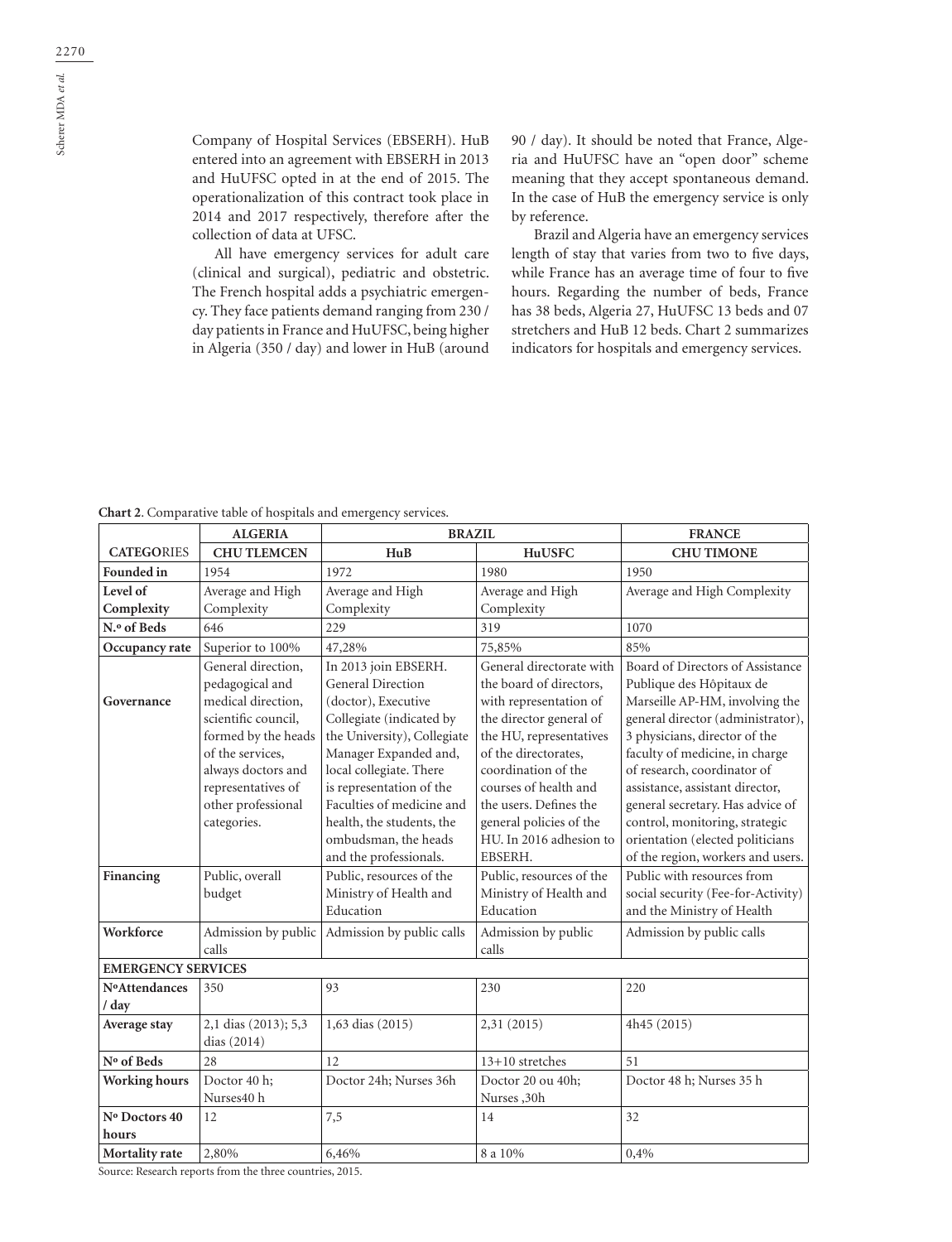## **Challenges of emergency work in university hospitals**

### **Labor force deficit**

The three countries coexist with workers' deficits, related to turnover and absenteeism, and in France there is structural insufficiency of doctors resulting in overload and dissatisfaction. Differences in the practice of nursing professionals between countries may be summarized as: in France and Algeria, nurses perform care activities and the nursing assistants the actions of hygiene and comfort; in Brazil care is performed by nurses and by nursing technicians under the supervision of the nurse.

In Algeria this situation is expressed in major problems. First, it reinforces the role of family members as caregivers, which has contributed to reduce nurses' workloads; on the other hand, caring for family members is a new task that distances them from patients. Second, it generates a deviation of function with the accomplishment of tasks reserved for nurses, generating complaints and legal sanctions. A third problem associated with turnover relates to the need of having inexperienced professionals with poor job security.

The two Brazilian hospitals suffer from absenteeism and turnover, but in HuUFSC this situation is exacerbated by the large volume of care provided to patients in a context of precarious structure and materials.

In both, the staff shortage generates conflicts because of difficulties in filling the shiftsthus influencing the way of working and hampering teaching activities. Residents and students are led to assume responsibilities out of their scope of action.

In HuUFSC, integral care (when a worker carries out all the care of a number of patients) is kept on the day shift, but at night the way of work organization is re-normalized changing to perform care by tasks. This change is justified by nursing professionals due to a smaller number of staff.

In France, since the end of 2014, the emergency service is the result of the merger of the services of two hospitals aiming to gain economies of scale. There was increase in beds and patients with the same number of professionals resulting in strenuous shifts. Nurses and nursing assistants work 12 hours / day, with a weekly average of 35 hours aiming to avoid changes in the middle of the day, as this is considered to be a cause of information losses and breaks in the continuity of care. This organization, according to the workers, makes work difficult and has an impact on quality (nervousness, less vigilance, less technical mastery, demotivation, restrictions on the shift handover time). The 25 urgency doctors should work 33 hours a week but they perform 48-hour week schedules, with 90% of them doing overtime workload. They transfer many of the activities to the residents and report feelings of working too fast, fearful of making mistakes, and having difficulties in reconciling work and personal life.

## **Lack of beds in inpatient units**

Lack of beds is a common problem in all four hospitals impacting on overcrowding in the emergency room. In Algeria there is congestion in the inpatient units, and the workers have difficulties dealing with the flow of patients and this shortage that generates feelings of demoralization and impotence.

In Brazil, the lack of beds for hospitalization affect the emergency room. In HuB because of the plethora of oncologic patients, beds remain occupied due to a lack of Palliative Care Unit; in HuUFSC, many patients are hospitalized in the emergency until discharge, compromising the entry flows. These set of elements are factors in neglecting biosafety norms and imposes a burden on professionals.

In France, due to the lack of beds in inpatient units, due to the large volume of hospitalizations scheduled six patients are redirected to private hospitals every day and 50% of hospitalization requests are not accepted. There is permanent saturation, especially in the short-term hospitalization unit (an average of 8 undue hospitalizations per day for 19 beds), contributing to the increase of waiting time at reception.

### **Deficit of infrastructure and materials**

There is inadequacy of the physical space that is generally small and without privacy to perform care, as well as insufficiency or precariousness of materials, both representing problems for hospitals in Brazil and Algeria.

Algeria lacks a triage unit and the structure does not conform to the provisions in the ministerial rules. The tight spaces are crowded with beds, stretchers on the ground and heavy flow of patients and families. The situation resembles that of the HuUFSC, where there are patients hospitalized in stretchers and chairs, attended in the corridors in temporary beds that often become permanent. In a context of complete disorganization of emergencies, these factors are combined thus making hospital work an especially difficult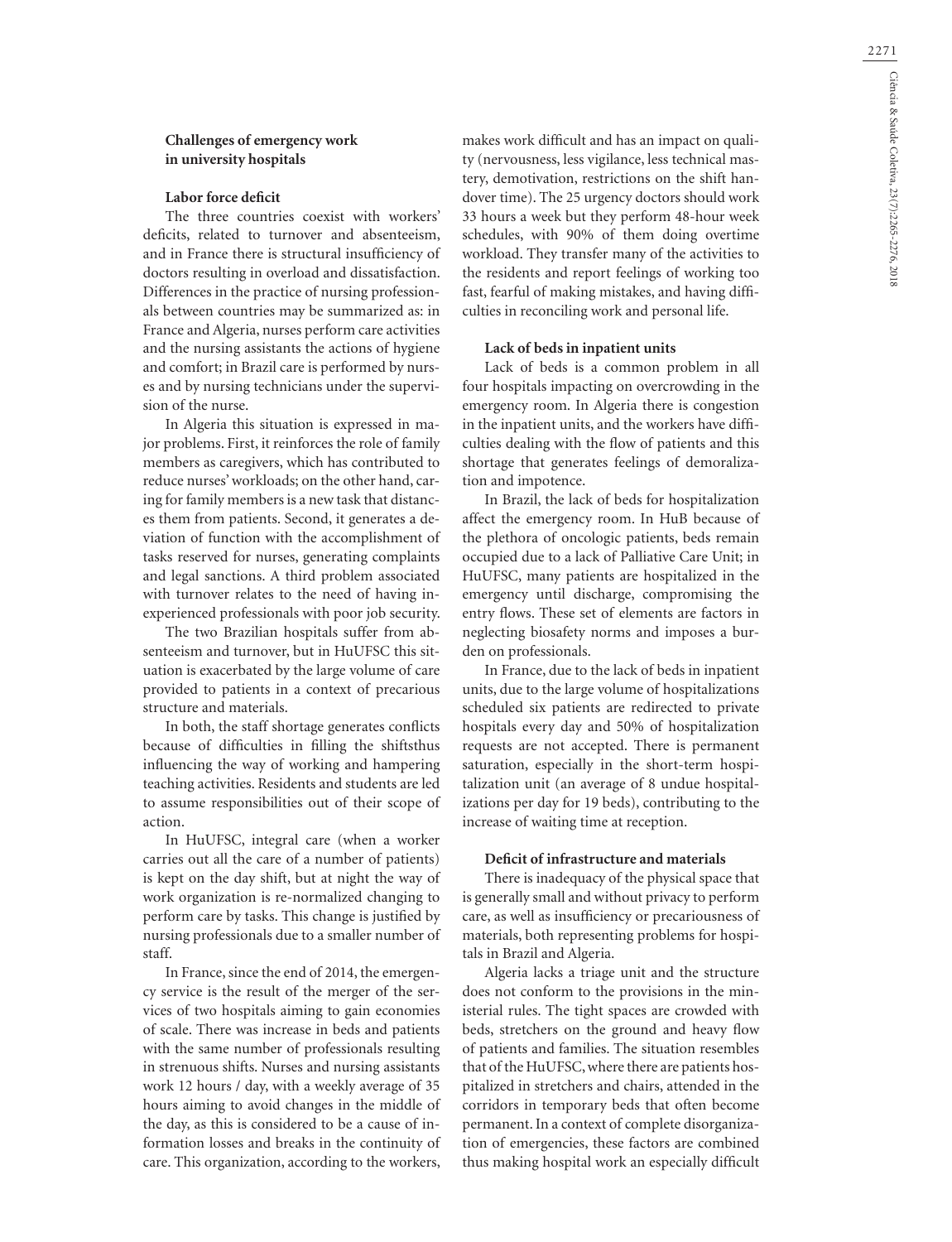experience and moving professionals away from the patient's bed.

The spaces for treatment and hospitalization do not guarantee privacy, even in institutions with structural renovations, as is the case of hospitals in Brazil. With the exception of France, in other hospitals the materials and equipment are inadequate in quantity and quality, causing the workers to seek loans in other services and make adaptations. The experience in France is quite different as the services are in new and spacious places and the lack of infrastructure and materials does not seem to be a problem. However, professionals are scarce because of the extensive service area, which is a source of fatigue and communication difficulties due to distances.

### **Excess of "chronophagic" activities**

In Brazilian hospitals and in France, professionals, especially doctors and nurses, complain about the excess of "chronophagic" or "time-eating" activities, an aspect that focuses on the quality of care.

In Brazil, the administrative activities occupy a great part of the time and would be related to the lack of administrative technicians. Workers pointed out that administrative recording and searching for materials generate wear and duplicate time. There are computerized systems with electronic medical records and intranet for communication between the hospital sectors but due to the fast pace of patient care, professionals often make drafts at bedside in order to be later transcript to paper form and computer.

The interviewees mention the incorporation of the cellular telephone as a working tool. Communication between teams and managers is often performed via WhatsApp® app, facilitating contact, at the same time overloading and requiring constant attention that is added to the care of the patients.

In France, due to the *tarification a l´activité*  (T2A), all procedures must be recorded to be billed. The computerized appointments and consultations are frequent, with computers in cabins and rooms, activities that distance the professional respect to the patient, consuming time to the detriment of care, contributing to dehumanize the work. The problem is further aggravated because computer equipment is complex and subject to recurring failures. According to professionals, this time used in the computer should be taken into account in the process of estimating the necessary workforce for the good operation of the service.

Working time in France is also composed by time-consuming search for hospital beds, relocations, phone calls, and the routine of a daily meeting between staff members. These activities are identified by the team and especially by physicians as reducing patient care.

### **Generational transition**

In Algeria, there was a massive departure of staff with accumulated emergency experience, and younger ones replaced them. This situation is related to retirements or transfers of physicians to other services, the turnover of residents and the departure of several non-medical professionals that were able to change their workplace. As per these circumstances first-year residents need to assume the patients' care.

In Brazil, with the management of EBSERH, HuB's emergency service was renewed in 2014, with a majority of workers hired by the company using private sector practices and timetables, differently from the old employees that remained in the hospital. The majority of newcomers is young and with little experience, and they mention the lack of protocols and training.

#### **Violence by users and family members**

In Algeria and France, the violence arising from the direct relationship with patients and their families generates psychic overload for the workers. This situation points to the need to have spaces for dialogue, especially between teams and managers in the search for solutions.

In Algeria, targeted violence to workers is generated by the lack of triage process done by nurses, as well as because of the lack of resources, scarce training of support staff, difficulties in admissions and transfers to other services, endless waiting, "clogging" due to the intense presence of family members and the saturation of reception capacity.

Professionals, especially physicians point out that they are not receiving support from the superiors in the hierarchy or colleagues when they are confronted with this situation. They feel alone and that they have been deceived, because from their point of view the source of the problem resides in the failures tolerated by the superiors.

The general practitioners and especially the newly formed face the greatest difficulties as they are exposed to psychological and organizational pressures. These risks are not exclusively due to the exposure to a multitude of factors – work overload, inaccurate varied and growing prescriptions. They perceive that those risks are also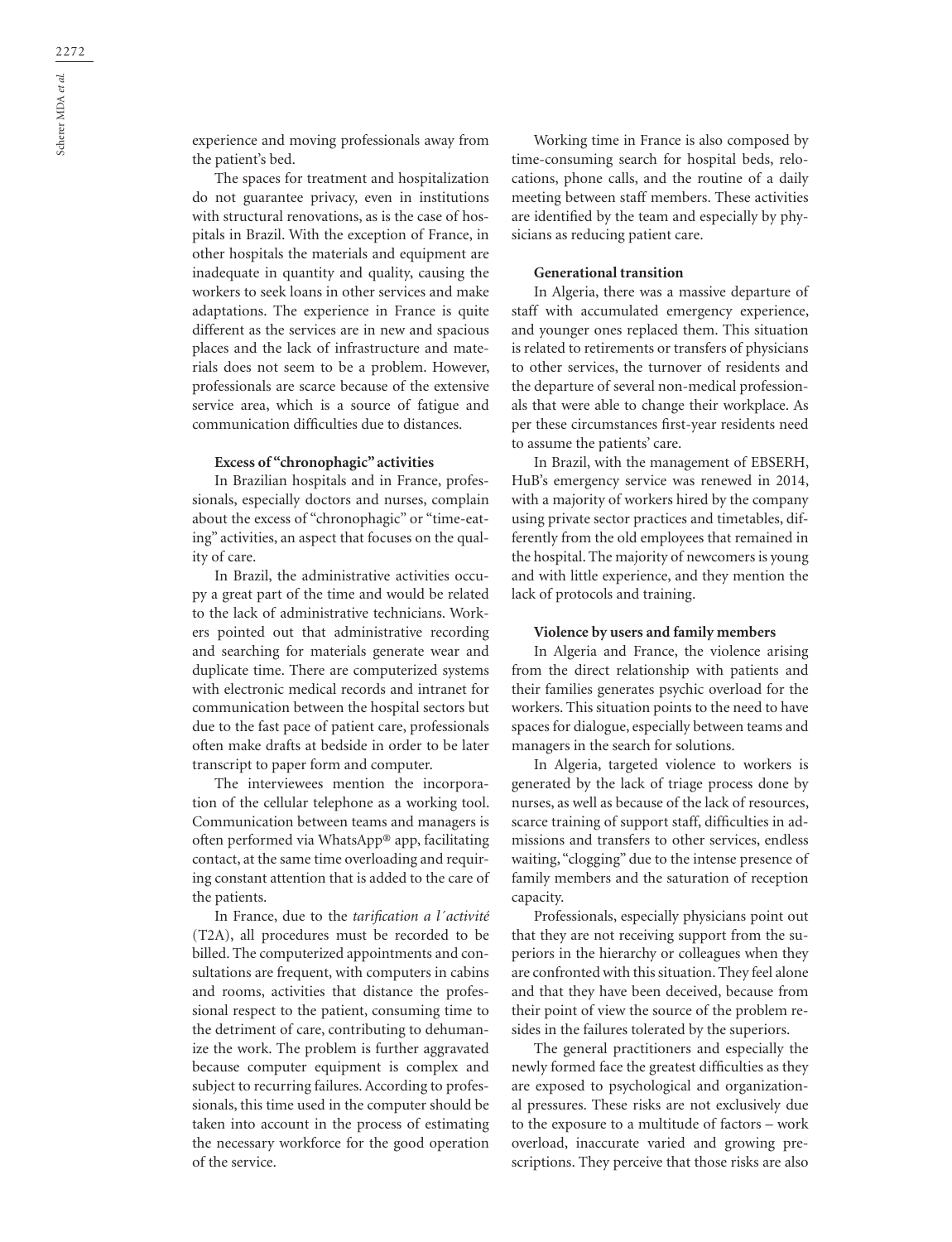linked to the fact that they work in an environment of *professional isolation* marked by *loneliness*, *insecurity and fear* against the discontent of families and their reactions. They experience a sense of *depreciation* toward their fellows that are specialists, the *devaluation of the tasks in the long shifts*, and the paradox between *the need to act quickly and without fail, and the awareness of their own limits.* The professionals regret that the space for dialogue to discuss with management about work and professional difficulties is no longer existent.

In France, professionals remark the growing lack of "civility" and increased impatience among patients and families, who disregard priorities for pathologies. They reported being exposed to yelling and menaces, as well as having experienced violence. The large flow of patients potentiates the problem and nurses consider patients and their families to be overly demanding and aggressive. In order to face this situation, the function of "mediator" was created to act in the reception areas, allowing the reduction of tensions, but the setoff problems in the services imposed limits to this initiative. Leaders have sought to resolve some of these issues with regular meetings, brainstorming and working groups on various issues. However, the number of managers has recently been reduced and it is increasingly difficult to deal effectively with all the problems.

#### **Discussion and Conclusion**

Despite degrees of development and distinct cultural aspects, the three countries have similarities regarding the challenges to the work process. The increasing measures of rationalization and containment of spending have a more intense repercussion in Algeria and Brazil, where there is a low level of public financing, but also in France.

In France, the reduction of beds for patients with acute problems associated with population aging and the growth of comorbidities makes continuity of care problematic. This aspect shows that supply planning and hospital management cannot be dissociated from the demographic and epidemiological characteristics and the care network. In Algeria, poor maternal and infant mortality indicators point out the importance of expanding PHC in order to decrease the emergency overload. In Brazil, there is no resource investment as well as high waiting times for specialized care<sup>19</sup>.

Hospitals have been questioned about their role in health systems, but they remain central

to providing care. They concentrate specialized knowledge and technology, accounting for about half of the expenditures and are generally perceived as the privileged place for health care<sup>18</sup>. The contexts of budgetary constraints, forced the introduction of administrative-organizational measures, economy with labor costs and several technological innovations<sup>20,21</sup>.

The tendency of the new public management is to optimize human resources without measuring consequences in the labor relations, living conditions or health of the professionals, and the negative impacts on the quality of the care<sup>3,16</sup>. In the case of the hospitals studied, the deficit of the workforce, expressed not only by the insufficient number of workers, but also by the turnover and absenteeism, associated with the excess of "chronophagic activities", seems to be a symptom of our times. There are objective conditions that influence the performance of work such as numerical labor force contingency, material infrastructure and available information and communication technologies. But human activity is always subject to changes, as subjects decide how to act considering values, personal and institutional goals<sup>6</sup>.

The results show that the array of challenges relates to the nature of emergency services: intense relationship with all sectors of the hospital and with the external environment, unrestricted access, diversity, severity and unpredictability of demand. These findings corroborate studies that show the problems of overcrowding, the lack of doctors, the predominance of young professionals, lack of privacy, stressful journeys, multiplicity of functions, scarcity of resources and inadequate hospital beds<sup>16,22</sup>. In this scenario the workers are called to  $act<sup>1,6</sup>$  and can adopt different ways of being up to the challenges of meeting the needs of users, using tools such as delegating activities to other workers that are unfit for the task or to family members generating new demands or increase workloads, with negative consequences for professionals and users.

Related to the nature of services and the shortage of materials, turnover and absenteeism make urgencies "a place of passage, triage and classification not only for patients but also for professionals"16, which can lead to de-skilling of collective competencies associated with the multiple changes, that along with the young unexperienced staff, impact on teamwork. This set of circumstances difficult the building of bonds and trust resulting in losses regarding cooperation as well as requiring constant investments in training.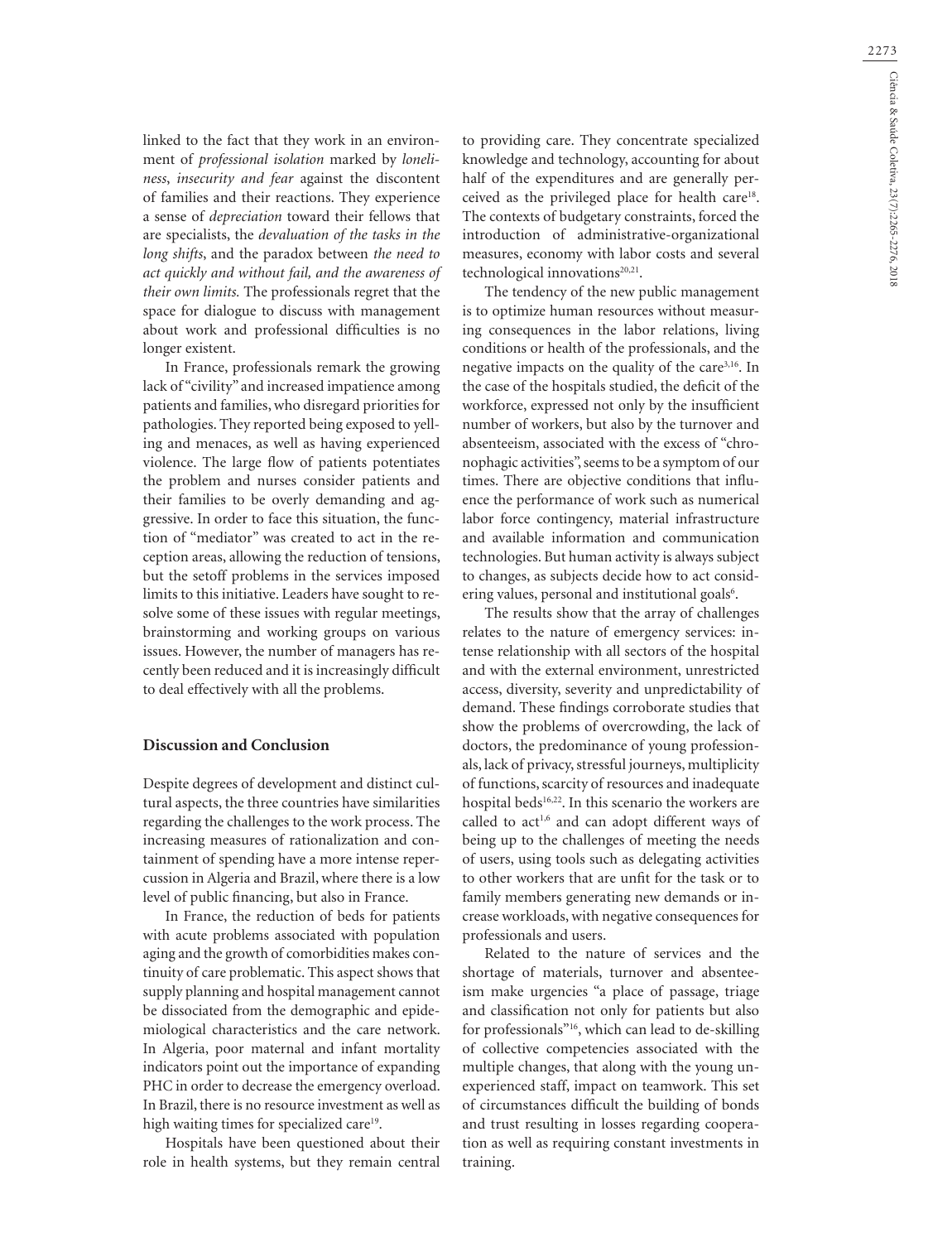A study in France associates the urgency doctors' rotation to the fact that they perceive that they work more but they lack the same status of other specialties, characterizing a low symbolic capital. These professionals, in the same fashion that nurses, seek more stable and autonomous places<sup>18</sup>.

The generational transition is a phenomenon that needs follow-up alerting not only to the issue of competencies, but also closely related to absenteeism. When the workforce is predominantly young and female, absences are related to this condition (maternity leave, sick children, among others) while in the case of the older ones, physical and psychological illnesses that are aggravated by poor working conditions. The recent retirements reforms, which extend the lifetime at work, bring new challenges to hospital management, hampering the management of this aging group that limits the execution of certain tasks<sup>14</sup>. The relationship between age and work is complex and difficult to pinpoint because it involves both internal and external issues to hospitals as well as individual and social issues<sup>23</sup>. Schwartz and Durrive<sup>6</sup> states that the intensification of work is a matter of the present times, just as multiple tasks require multiple skills. Absenteeism and withdrawals reduce the available workforce and require new hires or replacements, as well as the delayed time to retirement generates changes in the way the activities are performed. The way in which this phenomenon will be handled by workers and institutions will interfere positively or negatively in the workforce<sup>6</sup>.

In revealing the excess of "chronophagic activities", this study removes from invisibility a set of tasks that compete with the care, many of them resulting from the daily coping that workers face due to the distance between what is prescribed and what the environment offers as a possibility to be effective<sup>6</sup>. At the same time, with the computerization and use of whatsApp®, new tasks are being instituted. The time spent on the set of "chronophagic" tasks is not accounted for in staff planning.

Computerization can be approached from the perspective of billing, but also by the benefits it brings to professionals and managers regarding the speed of information, as well as to protect the professional in the case of judicial processes. However, professionals experience this change in the way they work as an "administrative work robbery", corroborating the study of Gheorghiu and Moatty16 where doctors reported feelings of self-depreciation. The fact that professionals do not use the records data for analysis and research can be an element that makes it difficult to make sense at work.

Violence in the emergency services of France and Algeria may be related to the characteristics of the workplace and the professionals showing how the communication with users and their relatives is given. This problem occurs increasingly in other countries. Specific training on early identification, relationship strategies and conflict resolution techniques, such as the role of the mediator in France, as well as management support, can help in coping<sup>24,25</sup>.

There is a process of instituting new modalities of action in the emergencies' work that require regulation. This process is not always visible and the workers have difficulties to reconcile demands, quality and efficiency. They are faced with the following dilemmas: what do I do? What should stop doing? Who do I care for and whom should be sent back home?

In this context, emergency professionals from public university hospitals seem to face increasing difficulties in their daily work. High absenteeism, turnover and violence are warning signs of the exposure of these workers to psychosocial risks such as anxiety, stress, professional exhaustion that defy the management of human resources and human activity in the hospital.

Concurring with Schwartz<sup>3</sup>, this study shows how the rationalizing norms at the macro level of health systems will impose pressures for greater efficiency at the meso level, with the introduction of new management modalities, tending to the reduction of the work process in the micro level to mere technical act that do not take into account the variability and particularities of caring. In the medium term, the implementation of measures that may attenuate "chronophagic activities", structural shortages and violence should be considered in the improvement of this situation.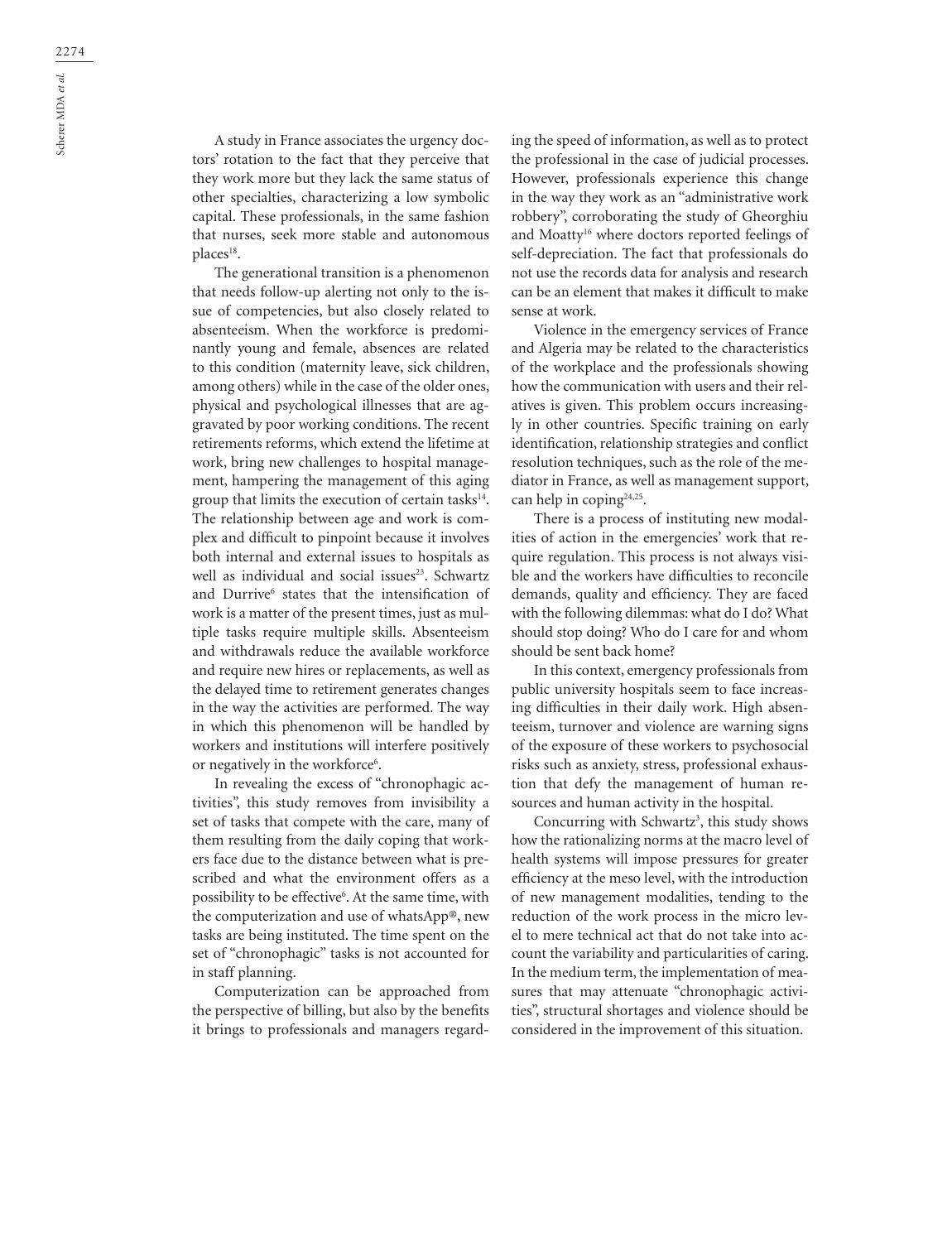# **Collaborations**

MDA Scherer, EM Conill, R Jean, FL Gelbcke and A Taleb participated in the design of the article, the collection and analysis of data, writing and approval of the final version; DEP Pires and EMG Joazeiro participated in the analysis, writing and approval of the final version.

# **Acknowledgments**

To CNPq for the financing and to the FAP / DF by the post-doctoral scholarship Senior Exterior granted to MDA Scherer.

And for the participants in the research process: Laurence Bellies (France); Julieta Oro, Rayane Campos Lacourt, Maria da Gloria Lima, Muna Odeh, Virgínia de Faria Sousa, Lusmair Martins de Brito, Andreia de Oliveira, Rafael Gomes dos Santos, Natália Regina Martins, Laenny Monteiro, Rafael Oliveira Gonçalves e Antônio José Costa Cardoso (Brazil); Linda Bouhacinda e Samira Sekkal (Algeria).